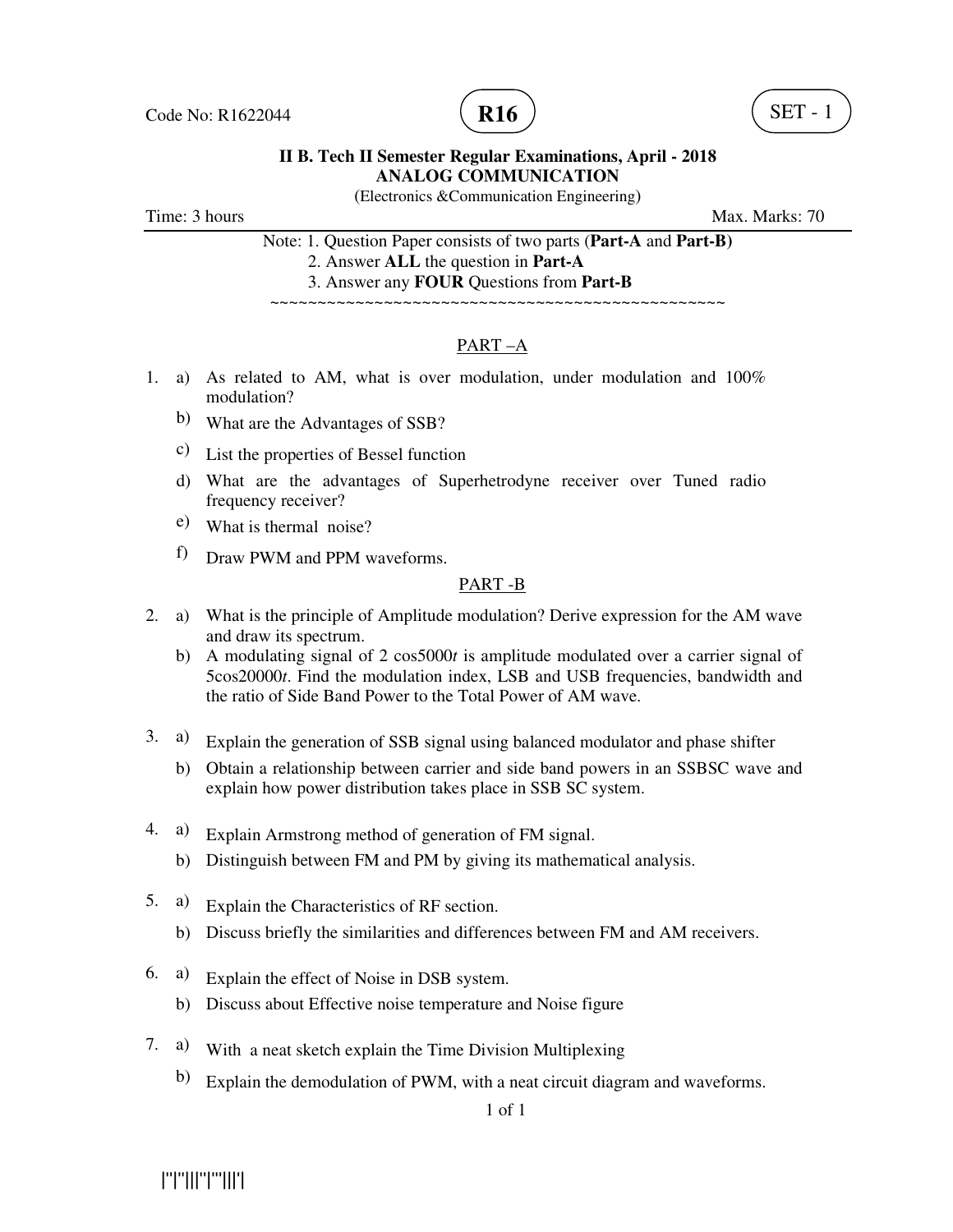

(Electronics &Communication Engineering)

Time: 3 hours Max. Marks: 70

Note: 1. Question Paper consists of two parts (**Part-A** and **Part-B)**

- 2. Answer **ALL** the question in **Part-A**
- 3. Answer any **FOUR** Questions from **Part-B** ~~~~~~~~~~~~~~~~~~~~~~~~~~~~~~~~~~~~~~~~~~~~~~~~

# PART –A

- 1. a) A transmitter radiates 15 kW without modulation and 20.125 kW after modulation. Determine depth of modulation.
	- b) What are the disadvantages of DSB-FC.
	- c) What is the bandwidth required for an FM wave in which the modulating frequency signal is 2 kHz and the maximum frequency deviation is 12 kHz?
	- d) What is meant by image frequency? Explain.
	- e) Write the expression for PSD of Thermal Noise?
	- f) What is PAM? What are the drawbacks of PAM.

#### PART -B

- 2. a) An audio frequency signal 10 sin  $2\pi$  500*t* is used to amplitude modulate a carrier of 50 sin  $5\pi 10^5$  t. Calculate
	- i. Modulation index
	- ii. Side band frequencies
	- iii. BW required
	- b) With a neat sketch explain the FDM.
- 3. a) Draw the circuit diagram of balanced modulator using transistors and show that it produces DSB-SC wave.
	- b) Draw the block diagram for the generation of a VSB signal and explain the principle of operation
- 4. a) Describe the frequency analysis of Angle modulated waves. Explain their Bandwidth requirements.
	- b) Compare the noise performance of AM and FM Systems
- 5. a) Describe the operation of variable reactance type and phase modulated FM transmitter.
	- b) What is the significance of AGC circuit? Differentiate between simple, delayed and amplify AGC and explain the function with the help of neat diagram
- 6. a) Explain the effect of Noise in SSB system
	- b) With neat sketch explain the significance of Pre-emphasis and De-emphasis.
- 7. a) Explain the generation of PPM, with a neat circuit diagram and wave forms
	- b) What is multiplexing? Explain with suitable example?

|''|''|||''|'''|||'|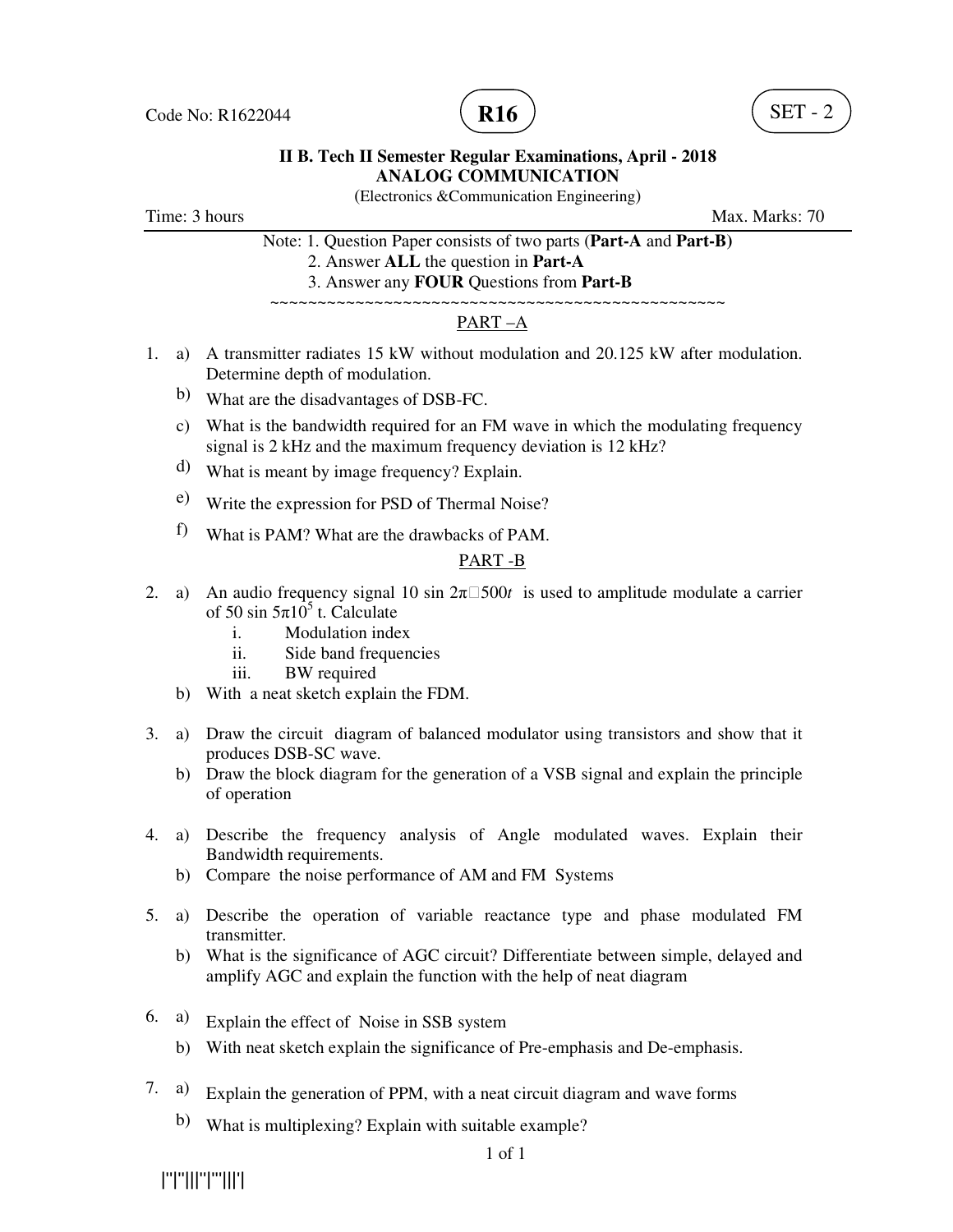

(Electronics &Communication Engineering)

Time: 3 hours Max. Marks: 70

Note: 1. Question Paper consists of two parts (**Part-A** and **Part-B)**

2. Answer **ALL** the question in **Part-A**

 3. Answer any **FOUR** Questions from **Part-B** ~~~~~~~~~~~~~~~~~~~~~~~~~~~~~~~~~~~~~~~~~~~~~~~~

# PART –A

- 1. a) Define Amplitude modulation. What are its applications?
	- b) What is VSB? What is its significance?
	- c) Differentiate between phase and frequency modulation.
	- d) Write in detail about the limiter used in FM receiver.
	- e) Give the frequency domain representation of Noise.
	- f) Distinguish between TDM and FDM.

# PART -B

- 2. a) When a signal m(t) = 3 cos ( $2\pi \times 10^3$ t) modulates a carrier c(t) = 5 cos ( $\pi \times 10^6$ t), find the modulation index and transmission bandwidth if the modulation is AM.
	- b) Explain the Square law method of demodulating an AM wave
- 3. a) Obtain a relationship between carrier and side band powers in DSBSC wave and explain how power distribution takes place in DSB SC system.
	- b) Explain the detection of DSB signals using COSTAS Loop
- 4. a) Explain the principle of Angle Modulation. Derive and explain phase deviation, Modulation index, frequency deviation and percent modulation
	- b) Distinguish between Narrow band FM over Wide band FM
- 5. a) Explain the effect of feedback on the performance of AM transmitter.
	- b) With neat sketch explain the principle of operation of Super heterodyne receiver.
- 6. a) Write short notes on Modeling of Noise Sources.
	- b) Explain about noise in AM systems.
- 7. a) Explain the generation of PWM with a neat circuit diagram and wave forms
	- b) What are the advantages and disadvantages of PPM over PWM